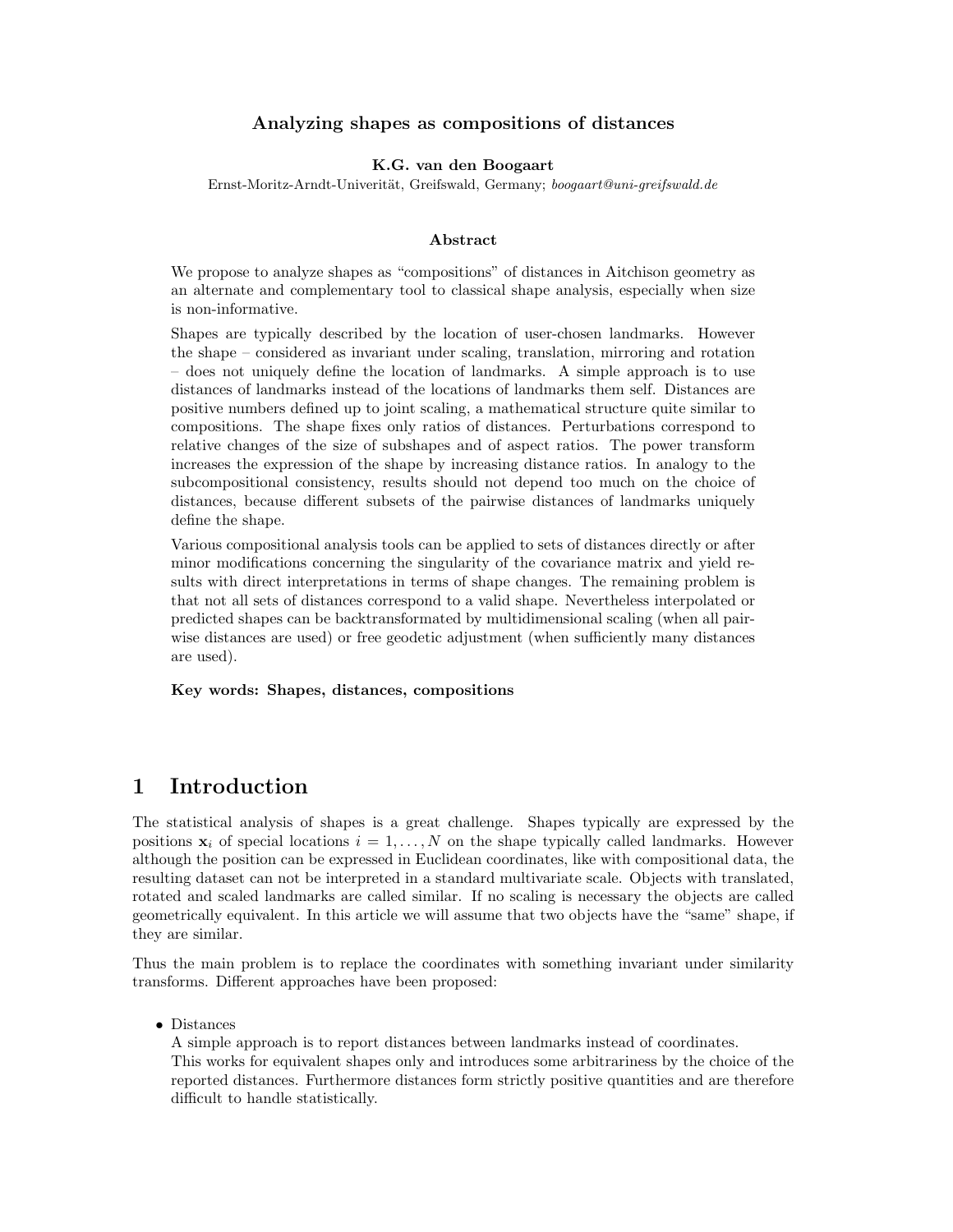

Figure 1: Positions of Bookstein coordinates of landmarks of the skulls of male and female gorillas from the dataset published in (Dryden& Mardia 1998). Landmark 1 corresponds to the tip of the nose and landmark 2 to the back of the head.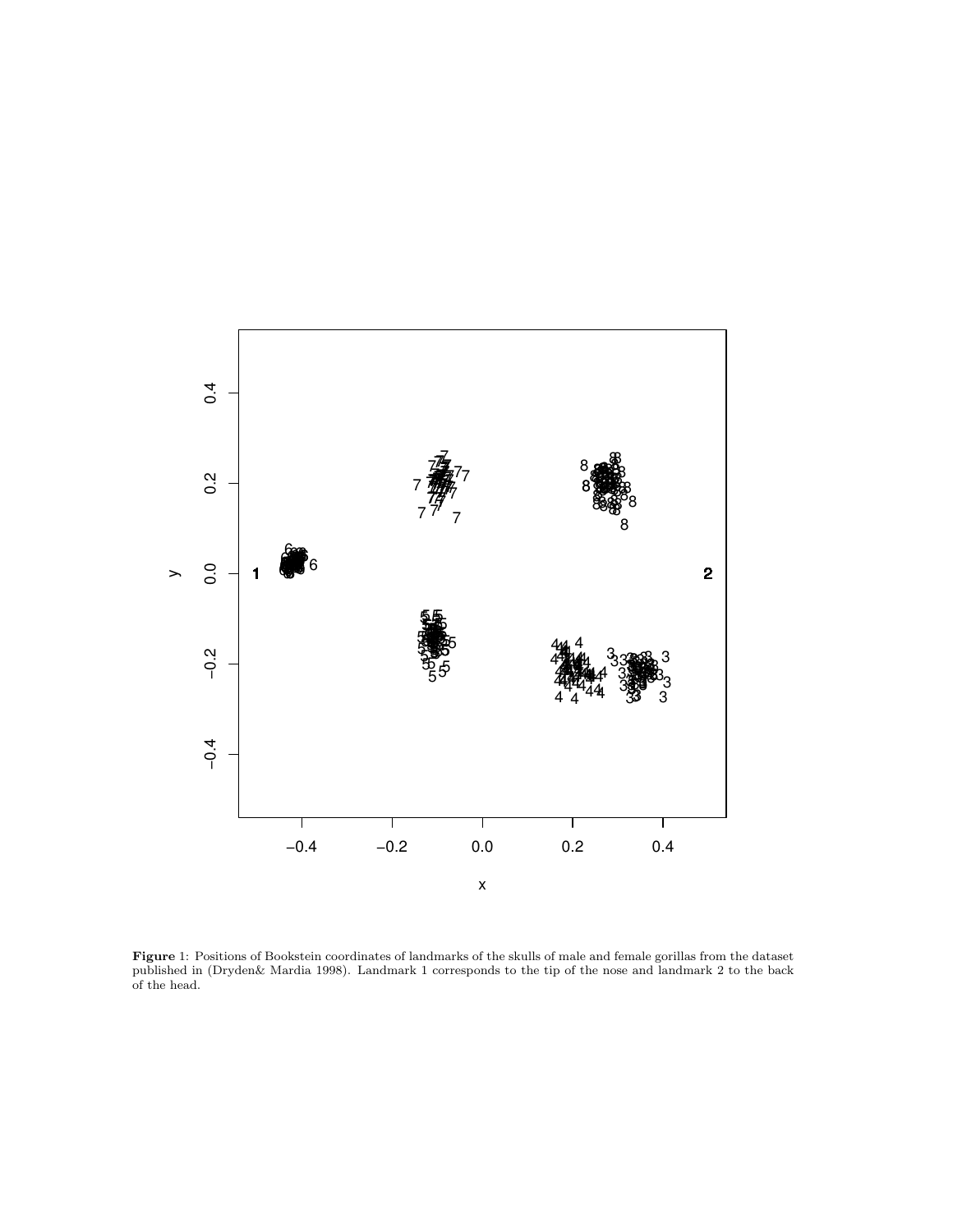• Bookstein coordinates

The idea is to fix two points and to move and scale each observed shape to fit at these to points (Dryden & Mardia 1998).

Problems with Bookstein coordinates are the arbitrariness of choosing the two points.

• Procrustes coordinates

The idea is to translate, rotate and scale each configuration to fit to the first configuration as good as possible in mean square error.

Again there is an arbitrary choice of the first configuration influencing the results.

## 2 Towards a compositional representation of shapes

#### 2.1 Compositions of distances and angles

In my opinion a multivariate representation of shapes should have some nice properties. E.g. the components should be easy to understand and invariant under equivalence of similarity transformations and it should uniquely define the shape. Candidates are:

• Distances between landmarks

For general Euclidean configuration in any dimension the shape is (up to mirror) uniquely defined by all pairwise distances. The same is true for some subsets of distances. The distances between the landmarks are invariant under equivalency transforms. A scaling of the shape results in a similar scaling of all the distances. Thus scaled distances need to be considered as equivalent and thus the distances form  $D = \binom{N}{2}$ -part compositions in the equivalence class formulation of  $(Bareel 6-Vidal et al. (2001))$ 

• Angles between lines connecting landmarks

In the same way angles between connecting lines determine the shape of all connecting triangles, resultingly determine the relative length of all distances and thus specify the shape of the object in all dimensions. The same is true for some subsets of angles. Since the sum of the angles in each triangle are known to be  $180^o$  the sum of all the angles is known to be  $\binom{N}{3}180^o$ . Thus the angles form a  $D = \binom{N}{3}$ -part compositions in the sense of (Aitchison(1986)).

We will later see that the compositions of angles have some drawbacks, rendering them very specific to special situations. The proposal of this paper is therefore to analyze shapes as compositions of distances. We will justify this further by stating more properties and analyzing the resulting geometry in more detail. Afterwards we will show how to use this approach in practice.

It should be mentioned that not all compositions correspond to valid shapes. Simple restrictions for the composition of distances  $d_{ij} = ||\mathbf{x}_i - \mathbf{x}_j||$  are given by the triangular inequality

$$
d_{ij} \le d_{ik} + d_{kj} \forall i, j, k
$$

and by the constant sum constraint

$$
\alpha_{ijk} + \alpha_{jki} + \alpha_{kij} = 180^o
$$

for angles

$$
\alpha_{ijk} = \mathbf{acos} \frac{(\mathbf{x}_i - \mathbf{x}_j, \mathbf{x}_k - \mathbf{x}_j)}{\|\mathbf{x}_i - \mathbf{x}_j\|\|\mathbf{x}_k - \mathbf{x}_j\|}
$$

where  $\arccos x \in [0, \pi)$  by definition. The proposed transform is thus not bijective.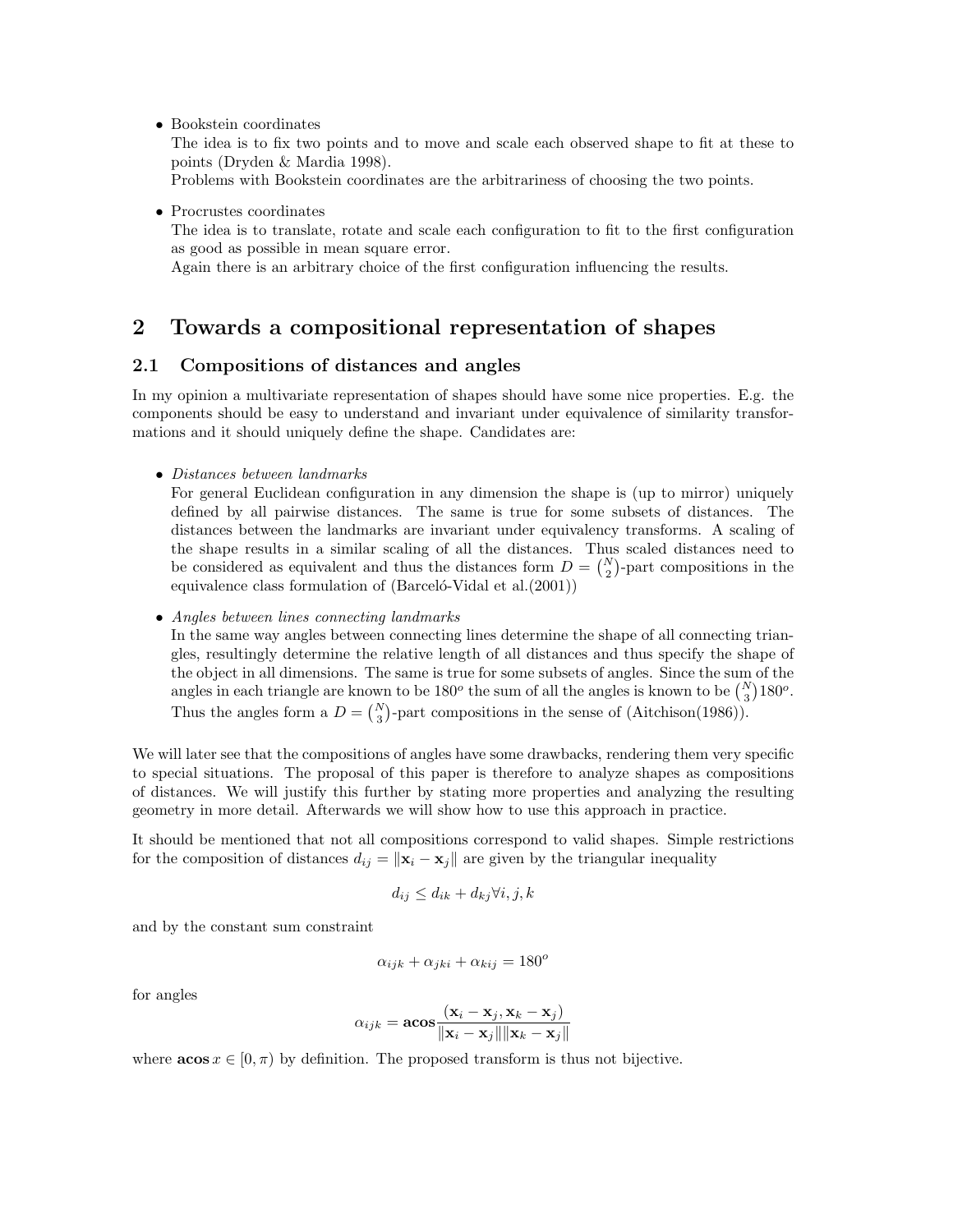## 2.2 Selected distances and subcompositional dominance

The compositions of distances or angels are very high dimensional. The manifold dimension of the configurations of N points with relative dimension d is  $d(N-1) - \frac{1}{2}d(d-1)$ . This is always positive since relative dimension d implies that  $N > d$ . The dimension of the corresponding compositional space of distances is  $D - 1 = {N \choose 2} - 1 = \frac{N(N-1)}{2} - 1 \ge d(N-1) - \frac{1}{2}d(d-1)$ . It is thus often sufficient to use only a subcomposition of distances. However than the analysis depends on the chosen subcompositions and we are obliged to request that the analysis obeys the rules of subcompositional dominance (Aitchison(1986)), saying that the information in any chosen subcomposition should be visible as long as this subcomposition is part of the analyzed composition. Correspondingly selecting a subcomposition for the analysis explicitly throws away some information. It is easy to interpret which information is thrown away.

Example 1: We analyze the shape of crayfish. The crayfish can chance some of the distances by motion of its limbs. We would like to ignore these motion and use only distances between rigidly connected landmarks.

Example 2: We analyze the shape of gorilla skulls. We could find that the total length from the back of the head to the tip of the nose might be important in itself or only measured by some subdistances "from the back to the base" - back length, "from the back base to the front base" base length , "from front base to the root of the nose" - position of nose, "root of nose to tip of nose" - length of the nose. Figure 2 shows four different possible minimal sets of distances defining the shape of a Gorilla skull based on the landmarks given in (Dryden & Mardia 1998).

An analysis of the composition in a Aitchison geometry would guarantee that all these subcompositions are handle consistently according to the principle of subcompositional dominance.

#### 2.3 Subshapes, subcompositions and perturbation

Subshapes can be seen as subsets of points and the corresponding subsets of distances between these points. The subshape has the same shape if and only if the corresponding subcompositions of distances are equivalent. If a part of an object consists of two subshapes (e.g. the left and right scissor of the crayfish), there are three sets of distances in the part: Distances in the first subshape, distances in the second subshape and distances between both subshapes. If now both subshapes change their relative size but keep their inner shape, the resulting two subshape subcompositions would stay the same. The subcomposition containing only the distances in the two shapes is perturbed by a simple balance vector contrasting the two subshapes and the rest of the distances change on a nonlinear curve due to a complex shape change of the whole part.

Directional size changes of parts are expressed by a perturbation. E.g. for uniaxial extension the perturbing vector has high values in the for directions in the extension direction and gradually decreasing values in the segments with increasing angle to the extension direction. Since segments not parallel or perpendicular to the extension direction this angle changes during deformation. Thus the perturbing vector will also slightly change during deformation. However this is only a second order effect and important only with substantial changes of shape.

### 2.4 Singular compositions and singular shapes

A major difference between Aitchison geometry and Euclidean geometry is the handling of extremal compositions. The effect of this should be studied for shapes. The first concern here is on small subshapes (e.g. the nose of the gorilla) with small absolute variation. In case of classical shape analysis, based on coordinates, these small variations are more or less ignored. However the Aitchison distances in the subcompositions do not depend on the absolute size of the subshape, but only on change relative to size. The Aitchison geometry consequently honors shape changes in subshapes independent of the overall size of the subshape.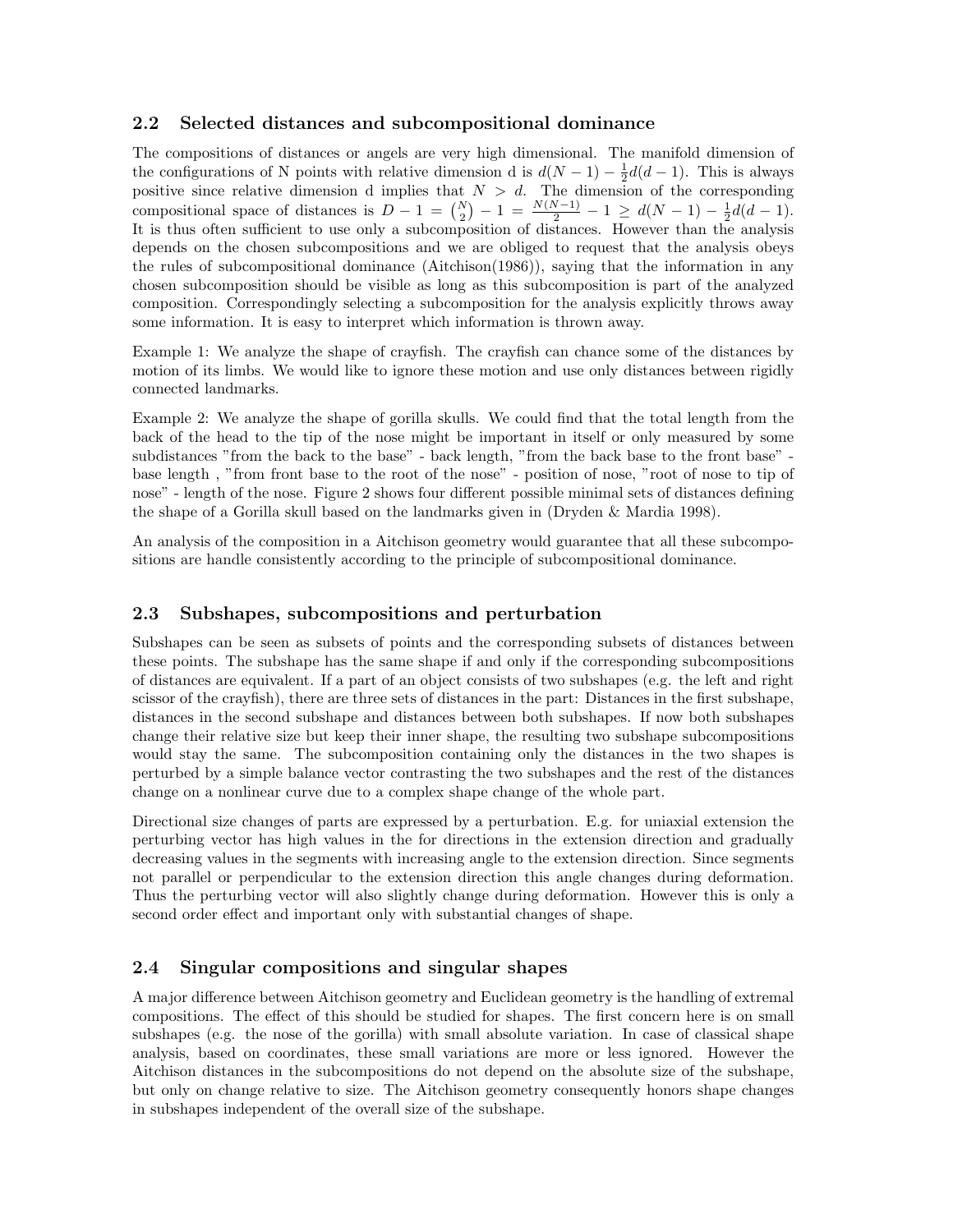

Figure 2: Four different minimal subsets of distances uniquely defining the shape.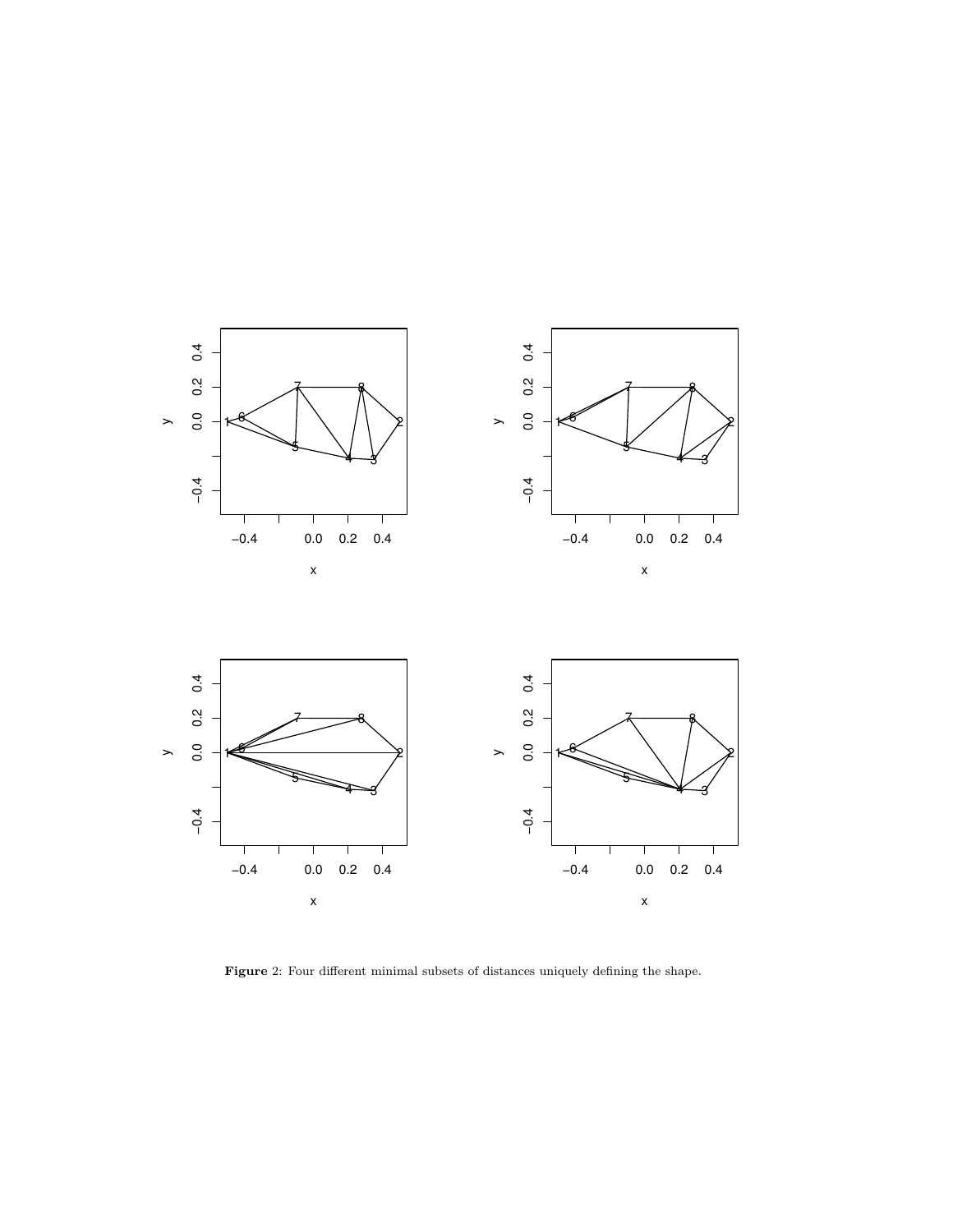Shapes correspond to extremal compositions of distances not modeled by the Aitchison simplex if and only if a distance becomes zero, which corresponds to the two points being equal. As for compositions, one can argue that in this case we look a qualitatively different shape.

Other extremal combinations of distances are given by the geometric constraint due to the triangular inequality  $d_{ij} \leq d_{ik} + d_{jk}$ . However the corresponding compositions are not considered extremal, which is in perfect coherence with the fact that these triangles in the mid of a bending path and are therefore not to be considered as extremal shapes.

#### 2.5 Why are angular compositions not useful?

On the other hand angular compositions are extremal, when two segments originating from the same landmark get collinear. However this can easily happen during a sign change of curvature or even by change for connection lines of different subshapes. I therefore consider the angular compositional geometry in general as invalid for shape analysis. It could be valid, when all the selected segments have some physical meaning hindering them to be collinear. However perturbation of angles seams to have no meaning. The ratio of two angles is a mathematically flaw quantity, due to the circular geometry of angles. There is no easy effect of standard operations like local size change, uniaxial extension or bending. A good hint that Aitchison geometry might be invalid for compositions of angles is that there is no interpretation in terms of equivalence classes. We therefore discourage to use compositions of angles as representation of shape.

## 3 Technical prerequirements

#### 3.1 Standard tools from compositional data analysis

The central idea of this paper can therefore be formulated as follows: Analyze shapes S as compositions of all or some selected pairwise distances  $d_{ij} = \|\mathbf{x}_i - \mathbf{x}_j\|$  between the landmarks  $\mathbf{x}_i$ . The analysis should be done in the Aitchison geometry (Aitchison(1986)) and following the principle of coordinates (Pawlowsky-Glahn(2003)) based on the centered log ratio transform and the isometric log ratio transform. The whole theory of compositional data analysis such as more explicitly cited and referenced in (Barcelo-Vidal et al. (2001)) or (Boogaart & Tolosana-Delgado 2005) in this Proceedings is taken as granted and not further described here.

Thus the shape is identified with a composition

$$
(d_k)_{k=1,\dots,D} = (d_{i_kj_k})_{k=1,\dots,D} = (\|\mathbf{x}_{i_k} - \mathbf{x}_{j_k}\|)_{k=1,\dots,D}
$$

based on a chosen set of segments between landmarks:

$$
\mathcal{S} = \{(i_k, j_k) : k = 1, \dots, D\} \subset \{(i, j) : i < j\}
$$

Based on our standard definitions (Boogaart&Tolosana-Delgado 2005) for compositions we define for shapes:

$$
\begin{aligned}\n\text{clrS} &:= \text{clr}(d_k)_{k=1,\dots,D} = (\log d_k - \frac{1}{|\mathcal{S}|} \sum_l \log d_l)_{k=1,\dots,D} \\
\|S\| &:= \|(d_k)_{k=1,\dots,D}\|_A = \|\text{clrS}\| \\
\text{ilrS} &:= \text{ilr}(d_k)_{k=1,\dots,D} = B \text{clrS} \\
(S,\tilde{S}) &:= (d,\tilde{d})_A = (\text{clrS}, \text{clr}\tilde{S})\n\end{aligned}
$$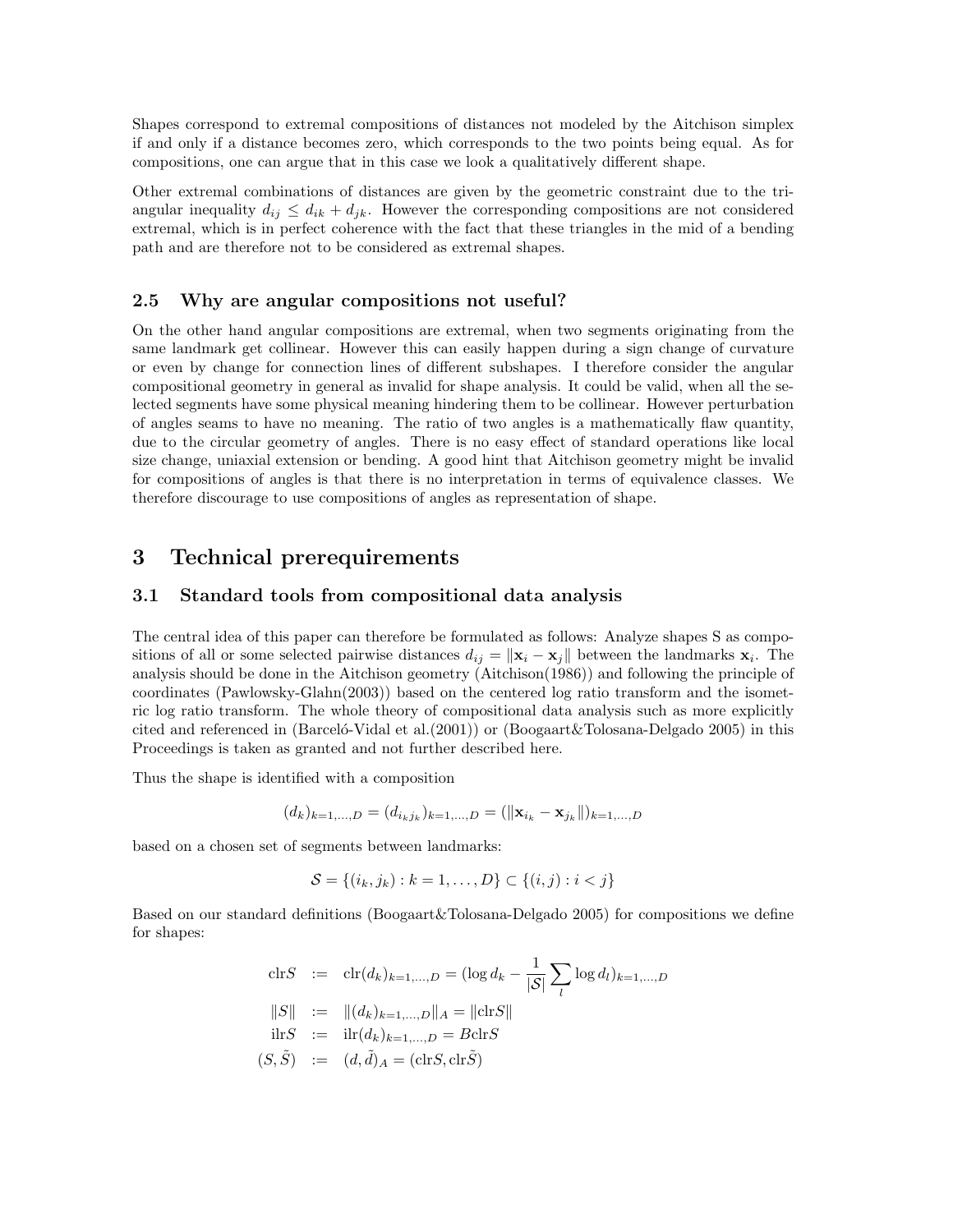## 3.2 Inverse Transforms

For application of the working in coordinates principle we need an inverse for the clr and the ilr-transforms. However not all compositions (e.g. a mean composition) correspond to a valid shape. This is a typical problem for all scales not homomorphic to an Euclidean space. E.g. in the statistics of directions (i.e. of unit vectors) the mean resulting direction is a vector of a norm strictly smaller than 1. However we can identify a direction of the mean by the unit vector with the smallest distance to the resulting mean.

A similar approach can be used here: A composition, which does not correspond to a valid shape, could be represented by a shape fitting "as good as possible" to the given set of distances. For a full set of distances such configuration could be calculated by multidimensional scaling  $(Cox(1994))$ . For incomplete sets of distances a best fitting configuration can be calculated by free geodetic adjustment(Caspary(1987)). Due to the relative geometry of the distances weighted adjustment should be used. The errors in long distances should be downweighted by the length of the segment. The adjustment must be a free adjustment since the configuration is determined only up to rotation and translation. For this reason a starting configuration is needed in a free adjustment, from which the final configuration inherits location and rotation. To ensure comparability the same starting configuration should be used for all backtransforms. To avoid further dependence on the starting configuration of the adjustment, the network of segments should be fully determine the shape and the adjustment should be iterated until convergence.

## 3.3 Triangular plots of triangles



Figure 3: Illustration of the plot representing the triangle of possible compositions originating from the sides of a triangle.

For the subcomposition of three segments making up a triangle, the triangular inequality limits the possible values to the triangle given by the side mids of the triangle bounding the ternary diagram. Triangular subshapes can therefore be plotted into a upside down triangular plot. The plot is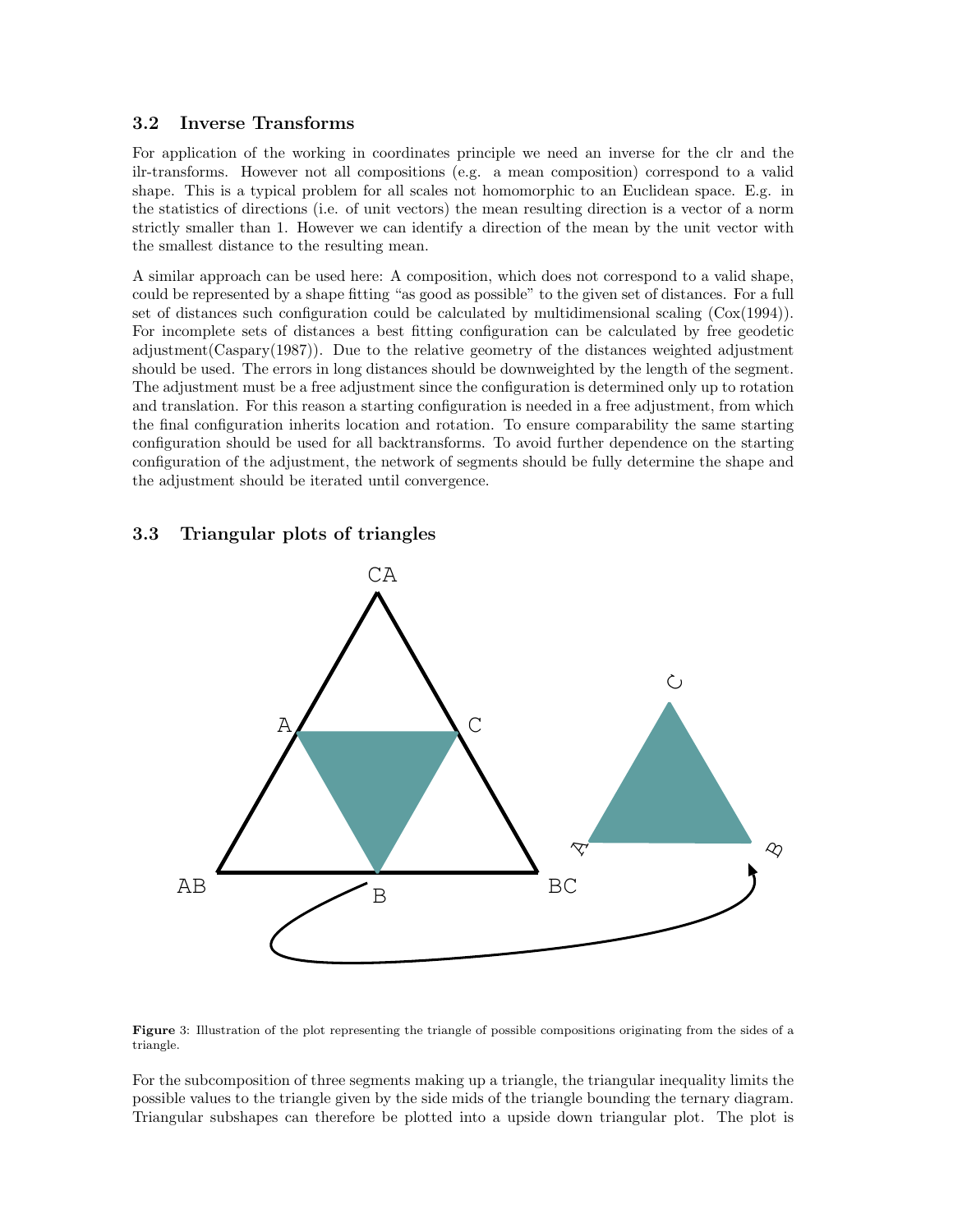explained in Figure 3. The triangles in the corners correspond to triangles with two equivalent points. The triangles on the sides of the triangle correspond to triangles with three collinear points. This is illustrated in Figure 4.



Figure 4: Illustration of the triangles represented by the different positions in the triangle of triangles.

## 3.4 Plotting perturbations

Not all compositions showing up during a shape analysis in this approach are really shapes. Many – e.g. principle components or linear model coefficients – are differences of shapes or shape changes, expressed by a composition to be used in a perturbation. To represent this compositions I invented a new plot, which uses a shape with all the connecting lines as a start point but shortens or lengths each segment around its midpoint according to its relative length in the perturbing composition. An example can be seen in Figure 8 for the display of principle components. A color code can be used to distinguish shortened and lengthened segments.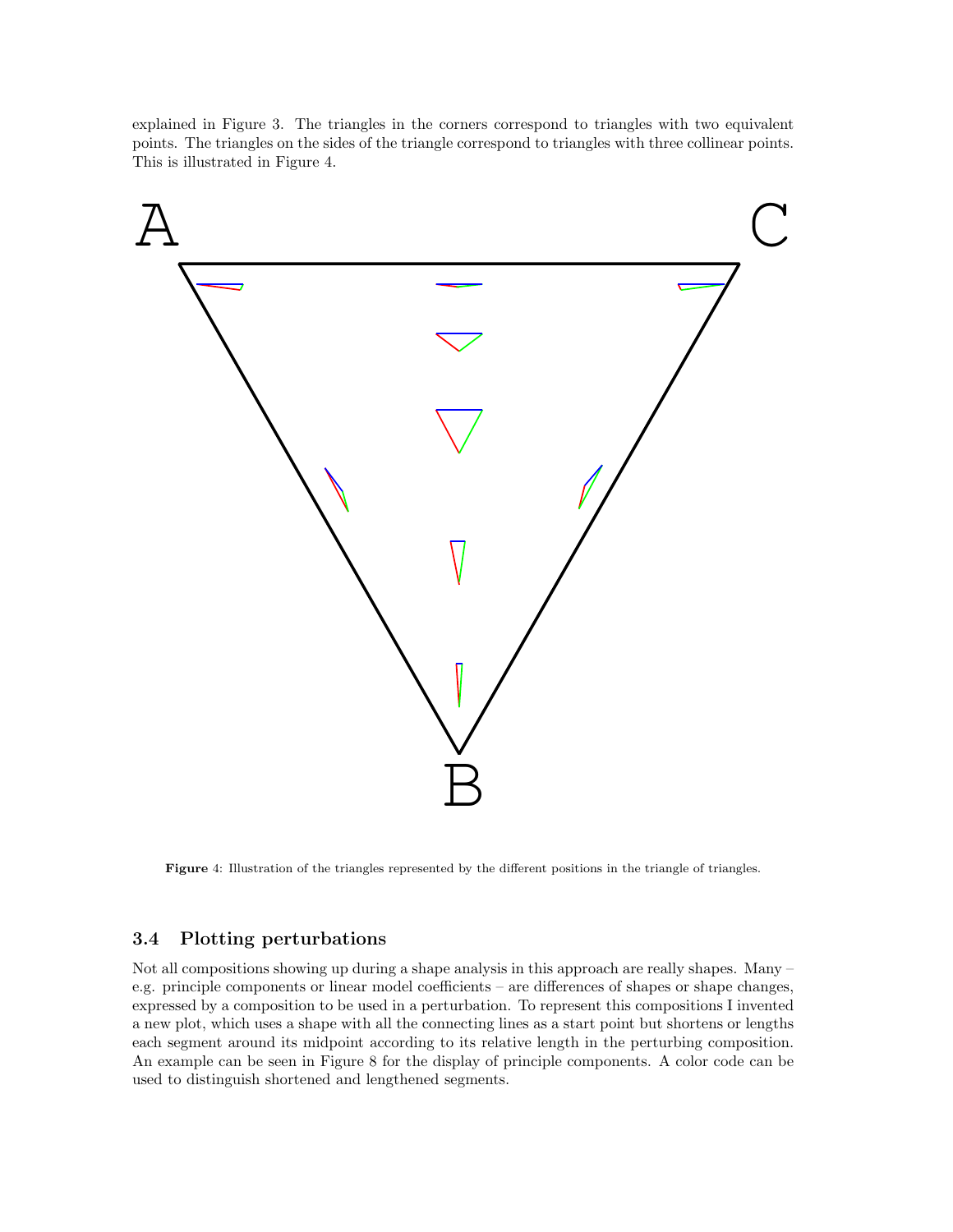## 4 Multivariate analysis with compositions of distances

### 4.1 Mean shape

A big problem concerning shapes is the definition of a mean. The state of the art solution are mean Bookstein coordinates. However these means depend on the two selected points. The compositional approach offers an alternate solution by representing the mean by the mean of the corresponding compositions. However this mean composition does in the most cases not correspond exactly to a valid shape. However a corresponding optimal backtransform can be given by finding the best fitting shape through the free geodetic adjustment described in section 3.2.

Figure 5 shows that the variation of the adjusted coordinates obtained by forward and backward transform through the compositional approach, have a substantially smaller variation around the mean coordinates, than the Bookstein coordinates around mean Bookstein coordinates.



Figure 5: The mean shape of the gorilla skull is plotted in red and the dataset in black. The Bookstein coordinates reveal a substantially larger relative variation around the mean.

### 4.2 Variation of shape

The variance is typically not an object in the space itself but a matrix. Therefore we can define the variance of the shape as the variance of the corresponding composition,

$$
\mathrm{var}\, S = \mathrm{var}\,\mathrm{clr}\, S
$$

and the metric variance of the shape as the metric variance of the corresponding composition:

$$
\mathrm{mvar}\, S=\mathrm{tr}\,\mathrm{var}\,\mathrm{clr}\, S
$$

A similarly important object is the variation matrix of the shape to be defined as:

variation 
$$
S = \left(\text{var log } \frac{d_k}{d_l}\right)_{kl}
$$

The variation matrix is a symmetric matrix and describes the variation of the ratio of lengths. Thus a small entry in the variation matrix corresponds to proportional distances.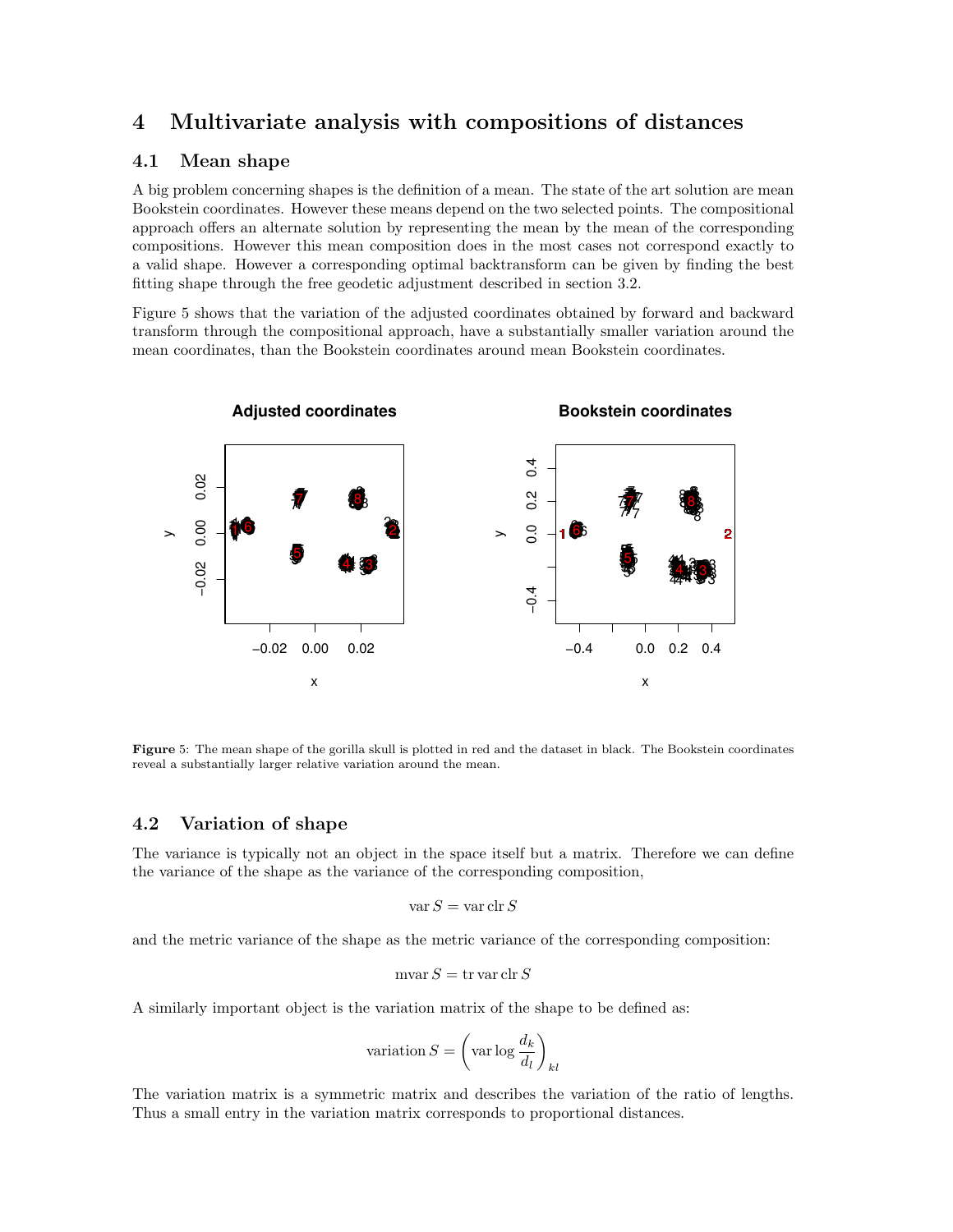## 4.3 Clusters of shapes

The Aitchison distance, like all other typical metrics on the clr-transform of compositions, induces a natural metric for shapes. This can be used for cluster analysis. To ignore specific aspects of the shape one can easily remove the corresponding distances from  $S$  by selecting a subcomposition. A simple application of this method is shown in Figure 6, which shows a separation of datasets of male and female gorillas in four major clusters of which two are mainly male and two are mainly female.



Figure 6: Dendrogram of a row mode cluster analysis of the gorilla dataset based on Aitchison distance and complete linkage. Gorillas with an F label are female. Gorillas with an M label are male. Based on four clusters male and female gorillas are nicely separated.

Discrimination analysis can be based on the clr transform. However one has to keep in mind that the multivariate normal distribution is a not valid model here and therefore only nonparametric discrimination analysis applies.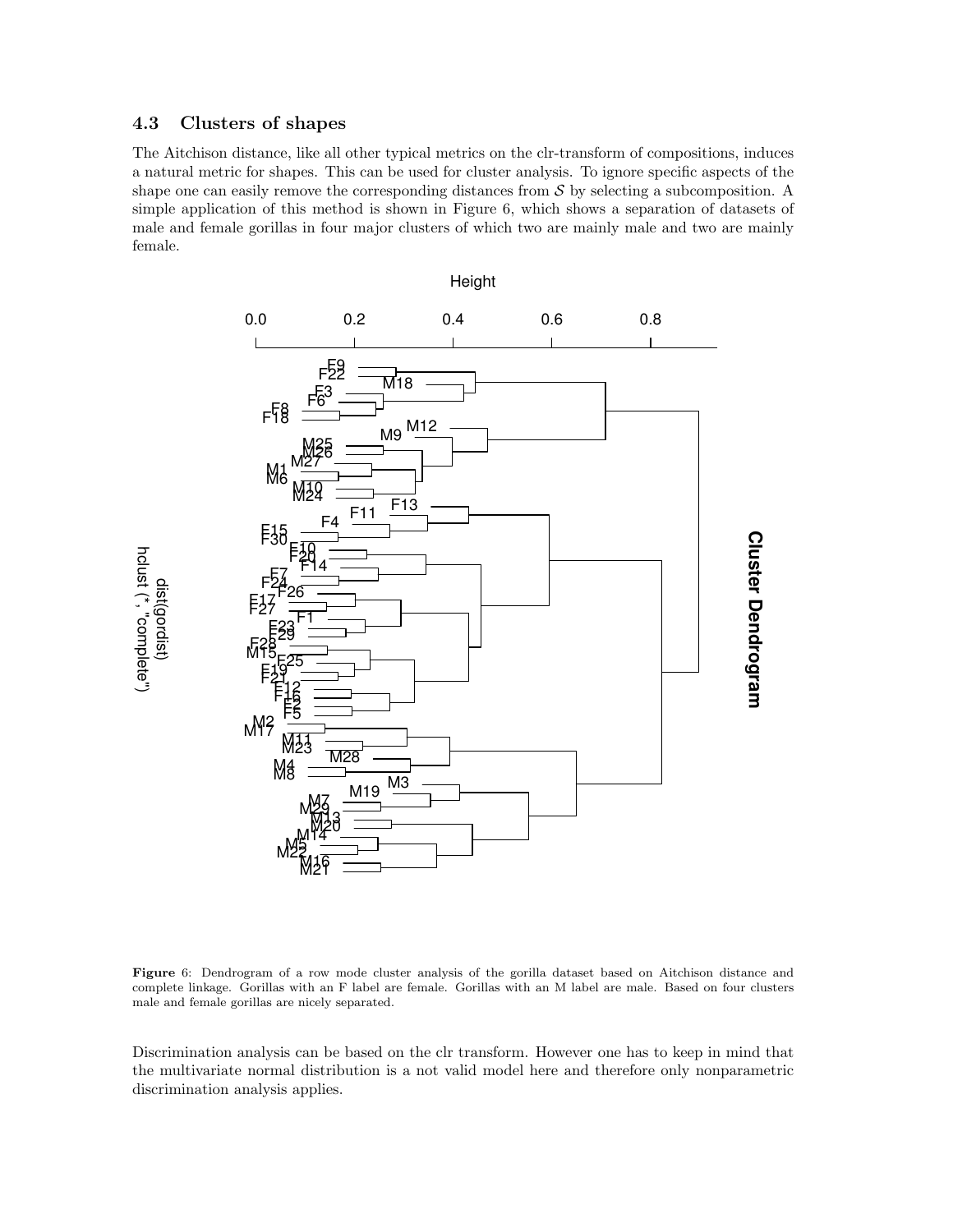#### 4.4 Finding undeformed subshapes by Q-mode cluster analysis

An other important question, when working with shapes, is the detection of undeformed subshapes. This would imply a clustering of points belonging to subshapes. However a point can belong to more than one subshape, e.g. when it is a link and even if a point behaves rigid in relation to some other points it will have a set of varying distances. However segments between landmarks can belong to one or zero rigid subshapes. Thus we could try to find cluster of segments with small relative variation. The variation of the relative length of segments is described by the corresponding entry of the variation matrix, which can serve as a distance of segments. Thus we propose to use a Q-mode cluster analysis based on the variation matrix (or its element wise square root) as a measure of distance. The results of such cluster Analysis is given in Figure 7.



Figure 7: Dendrogram and clustering of the quantity mode cluster analysis based on variation as distance for the female gorillas. This can be interpreted as follows: black: overall shape of the front skull is constant. blue: the length of the nose varies, red: the height of the back skull and green: the length of the back skull vary.

However the interpretation might be somehow different from a classical cluster analysis. The cluster analysis tries to completely split the dataset in clusters. However in case of rigid subshapes not all distances will belong to a rigid subshape since many will connect landmarks from different rigid subshapes. These distances should not belong to any cluster and join lately. Only the clusters formed early at small distances can be interpreted rigid, especially, when they form cliques of landmarks. The joining distance has direct interpretation in terms of how rigid the subshapes are, since the have an interpretation in the variation of the log of the ratio.

#### 4.5 Subcompositional balances

If rigid subshapes have been identified, we can try to analyses their relative behavior. Compositional balances, as introduced in (Egozcue, J.J. and V. Pawlowsky-Glahn (2005)), between the distances of different subshapes can be used to describe the relative size change of the subshapes. Balances of the connecting segments of subshapes and inner segments of the subshapes can describe changes in relative distance of the subshapes. Balances between upper and lower connecting lines can describe changes in relative rotation of the subshapes.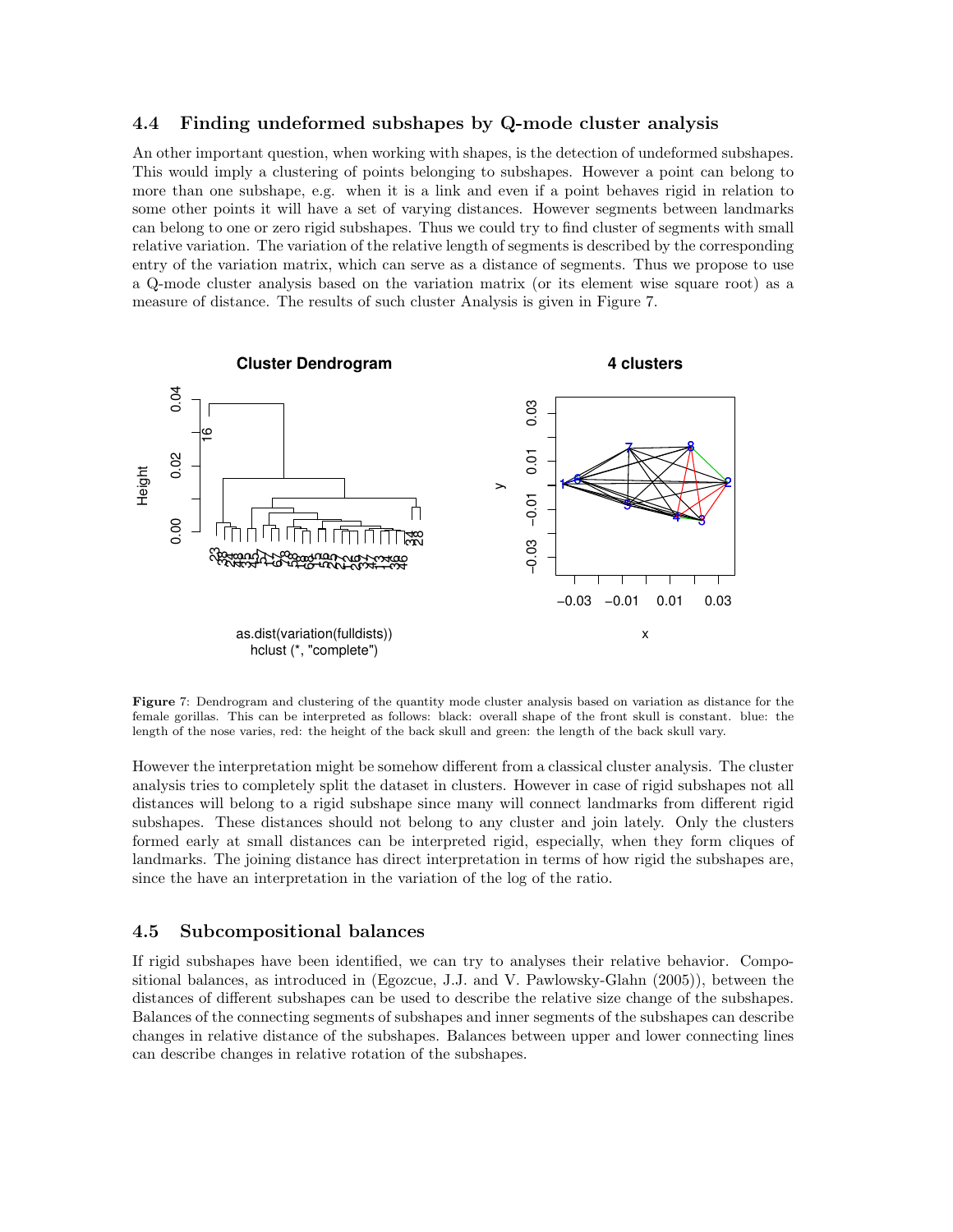### 4.6 Principle component analysis for shapes

Principle component analysis based on Bookstein coordinates is a well known technique for shapes. However as illustrated in Figure 5 the compositional approach induces a different variation structure than the Bookstein coordinates. A more detailed view would reveal that the Bookstein variation is related to compositional variation somehow like the alr-variance to the ilr-variance. Which means that there is an artefact in the variation induced by the selected fixed landmarks, which looks like a nonorthogonal transformation. However principle components are totally based on the notion of orthogonality, which therefore really matters.

Accordingly the principle component based on the compositional approach, honoring all natural orthogonality and symmetry relations, can be seen as more well founded. The resulting principle components have to be interpreted in terms of perturbation and can therefore be plotted as the corresponding shape of the mean shape perturbed by the components or directly as a perturbation based on the mean shape as described in section 3.4. Biplot, screeplot and the first two principle components are plotted in Figure 8.

## 5 Conclusions

Based on the principle of working in coordinates the compositional approach to shape analysis provides new tools with direct application. The whole approach is not as straight forward as with the simplex, since the corresponding mappings go into a manifold and not into a full vector space. However combining the approach with approaches for statistics on manifolds allow interesting applications.

## REFERENCES

- Aitchison, J., 1986. The Statistical Analysis of Compositional Data. Monographs on Statistics and Applied Probability. Chapman & Hall Ltd., London (UK), 416 p.
- Barceló-Vidal, C., Martín-Fernández, J. A., Pawlowsky-Glahn, V., 2001. Mathematical foundations of compositional data analysis. In: Ross, G. (Ed.), Proceedings of IAMG'01 — The sixth annual conference of the International Association for Mathematical Geology. Vol. CD-. p. 20 p, electronic publication.
- Boogaart, K.G., R. Tolosana-Degado, 2005, A compositional data analysis package for R providing multiple approaches, in Proceedings of CODAWork 05, Girona
- Caspary, W., 1987. Concepts of Network and Deformation Analysis. Monograph 11, The University of New South Wales, School of Surveying, N.S.W., Australia
- Chayes, F., 1960. On correlation between variables of constant sum. Journal of Geophysical Research 65 (12), 4185–4193.
- Cox, T. F. and Cox, M. A. A., 1994. Multidimensional Scaling. Chapman and Hall.
- Dryden, I.L. and Mardia, K.V. (1998). Statistical Shape Analysis, Wiley, Chichester. p317
- Egozcue, J.J. and V. Pawlowsky-Glahn (2005) Groups of Parts and their Balances in Compositional Data Analysis, Mathematical Geology, in press
- Pawlowsky-Glahn, Vera (2003). Statistical modelling on coordinates. In: Thio-Henestrosa and Martín-Fernàndez(2003) Compositional Data Analysis Work $shop - CoDaWork'03, Proceedings. Universitat de Girona, ISBN 84-8458-111-X,$ http://ima.udg.es/Activitats/CoDaWork03/.
- R Development Core Team (2004). R: A language and environment for statistical computing. Vienna, Austria: R Foundation for Statistical Computing. ISBN 3-900051-00-3.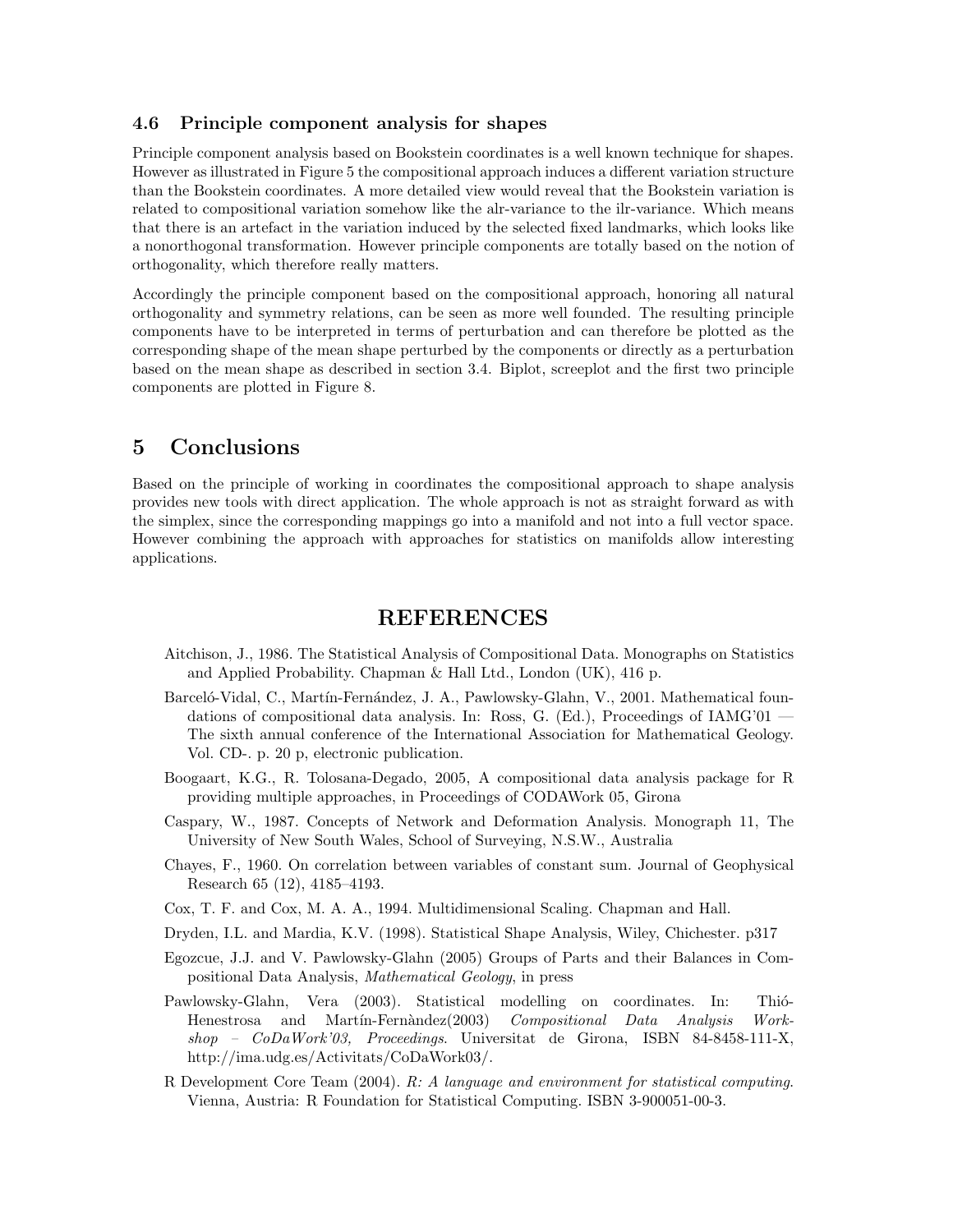

Figure 8: Results of the principle component analysis of the gorilla dataset based on Aitchison geometry. The first and second principle component clearly mark the difference between male and female gorillas. First principle component shows that female gorillas have a smaller forehead in relation to the length of the nose.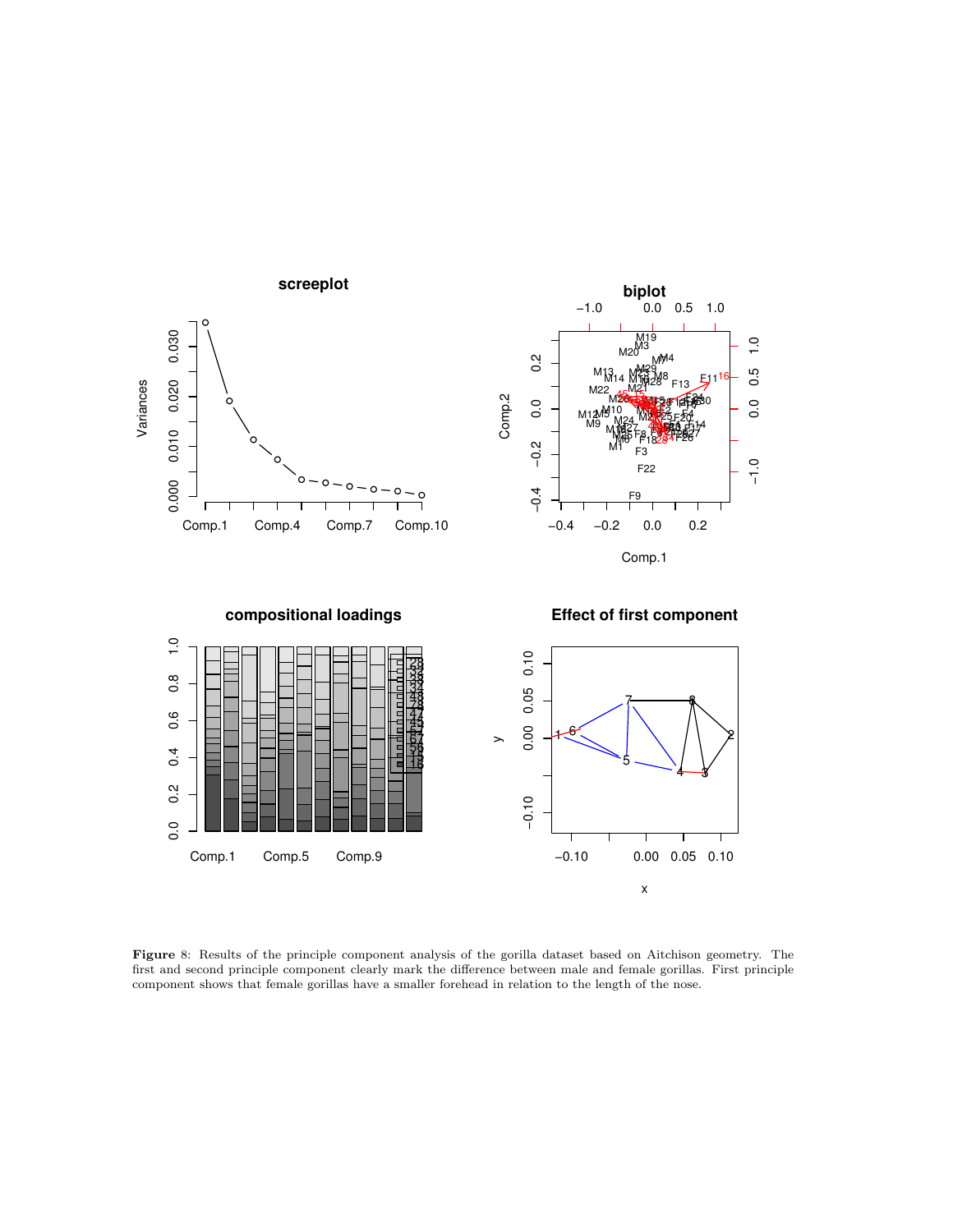# Appendix

Here is the R-code to generate the plots:

```
library(shapes)
library(compositions)
data(gorf.dat)
data(gorm.dat)
di <- matrix(c(1,6, 1,5, 5,6, 6,7, 5,7, 4,5, 4,7, 7,8,
                4,8, 3,4, 3,8, 3,2, 2,8),byrow=T,ncol=2)
row.names(di) \leftarrow paste(di[,1],di[,2],sep="")
fulldi \leq diag(1:8);
fulldi <- cbind(c(row(fulldi)),c(col(fulldi)));
fulldi <- fulldi[fulldi[,1]<fulldi[,2],];
row.names(fulldi) <- paste(fulldi[,1],fulldi[,2],sep="")
todists \leftarrow function(X, di) {
  if( length(dim(X)) < 3 )dim(X) <- c(\dim(X), 1)erg \leftarrow t(apply(X,3,function(x) {
     sqrt(c((x[di[,1],]-x[di[,2],])^2 %*% rep(1,nco1(x))))}))
  colnames(erg) <- row.names(di)
  erg
}
plotCS <- function(X,...,di=NULL,which=1:d,xlim=range(X),
                    ylim=range(X),pch=paste(1:k),add=FALSE,col=par("col")) {
  if( length(dim(X)) == 2 )
    dim(X) <- c(\dim(X), 1)n \leftarrow \dim(X)[3]
  d \leftarrow \dim(X)[2]
  k \leftarrow \dim(X)[1]par(pty="s")
  if( add )
    points(matrix(c(aperm(X,c(1,3,2))[,,which,drop=FALSE]),
                   ncol=2),pch=gsi.getmod(pch,rep(1:k,n)),...,col=col)
  else
    plot(matrix(c(aperm(X,c(1,3,2))[,,which,drop=FALSE]),
                   ncol=2), pch=gsi.getmod(pch, rep(1:k,n)),...,xlim=xlim,ylim=ylim,col=col)
  if( ! is .null(di))segments(c(X[di[,1],which[1],]),
            c(X[di[,1], which[2],]),
            c(X[di[,2],which[1],]),
           c(X[di[,2],which[2],]),col=col)}
plotCSC <- function(X,delta,...,di=NULL,which=1:d,
                     xlim=range(X),ylim=range(X),pch=1:k,
                     add=FALSE,col=par("col"),sim=1.0) {
```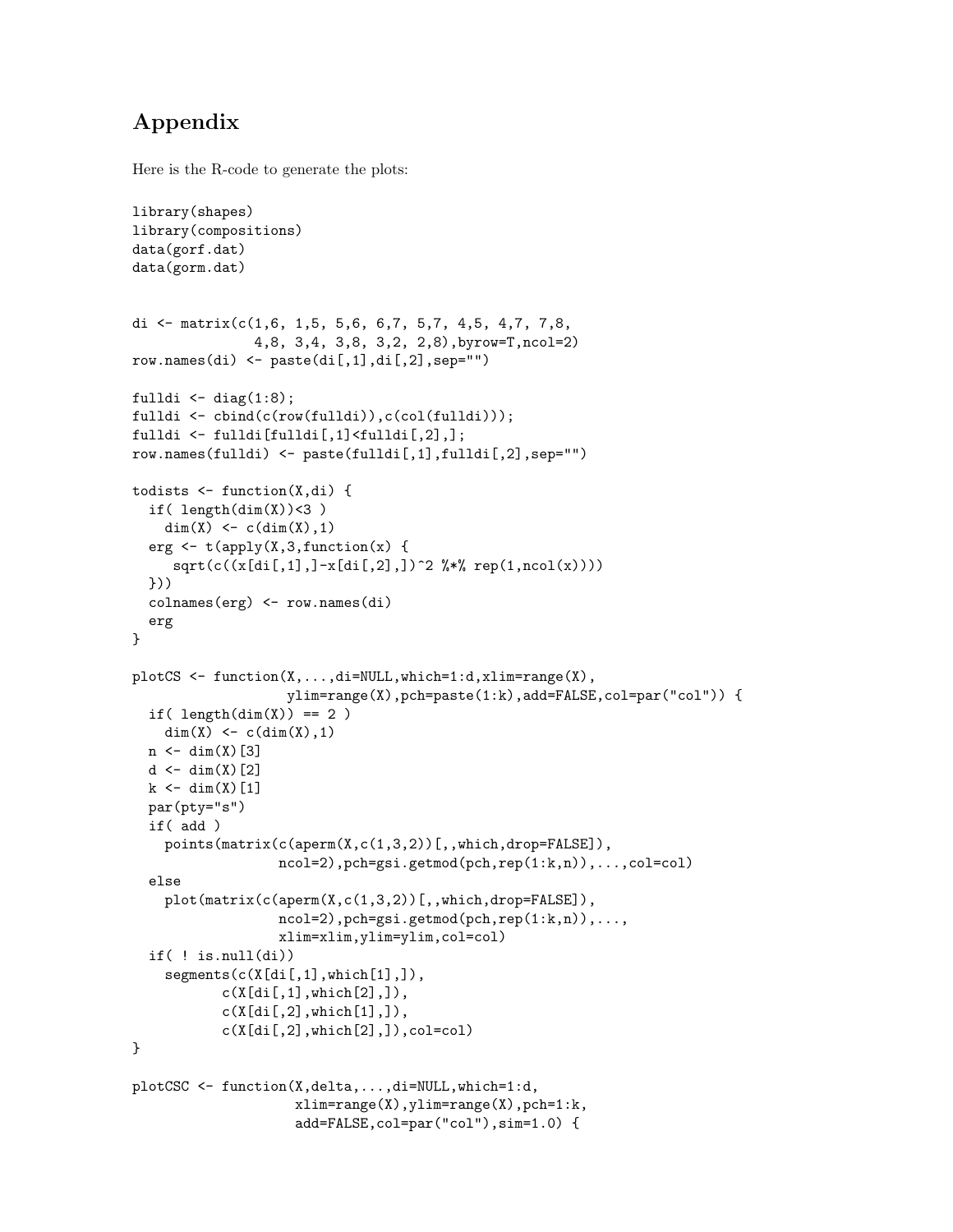```
if( length(dim(X)) == 2)dim(X) <- c(\dim(X), 1)n \leftarrow \dim(X)[3]
  d \leftarrow \dim(X)[2]k \leftarrow \dim(X)[1]par(pty="s")
  if( add )
    points(matrix(c(aperm(X,c(1,3,2))[,,which,drop=FALSE]),ncol=2),
            pch=gsi.getmod(pch,rep(1:k,n)),...,col=col)
  else
    plot(matrix(c(aperm(X,c(1,3,2))[,,which,drop=FALSE]),ncol=2),
            pch=gsi.getmod(pch,rep(1:k,n)),...,xlim=xlim,ylim=ylim,col=col)
  if( ! is .null(di))segmentsC(c(X[di[,1],which[1],]),
            c(X[di[,1], which[2],]),
            c(X[di[,2], which[1],]),
            c(X[di[,2],which[2],]),delta=c(clo(delta,total=length(delta))),
            sim=sim)
}
segmentsC \leftarrow function(x0,y0,x1,y1,...,delta,sim=1.1) {
  xr < - (x1-x0)/2yr < - (y1-y0)/2xm \leftarrow (x0+x1)/2ym <- (y0+y1)/2
  segments(xm-delta*xr,ym-delta*yr,xm+delta*xr,ym+delta*yr,
            ...,col=ifelse(abs(log(delta))>log(sim),
            ifelse(delta>1,"red","blue"),"black"))
}
eBe.new \leq function(d,x,...,idx=cbind(...)) {
  erg \leftarrow rep(0, prod(d))erg[1+ c((idx-1) \frac{1}{2} (\frac{1}{2} cumprod(c(1,d[-length(d)])))] <- x
  dim(erg) <- d
  erg
}
eBe \leq function(x,...,idx=cbind(...)) {
  d \leftarrow \dim(X)X[1+c((idx-1) % x^2; cumprod(c(1,d[-length(d)])))}
"eBe<-" <- function(x, \ldots, idx=cbind(\ldots), value) {
  d \leftarrow \dim(X)X[1+c((idx-1) %*% cumprod(c(1,d[-length(d)])))]<-value
  X
}
ginv <- function(M,eps=1E-8) {
  s \leftarrow svd(M)s$v %*% gsi.diagGenerate(ifelse(abs(s$d)>eps*s$d[1],1/s$d,0)) %*% t(s$u)
}
```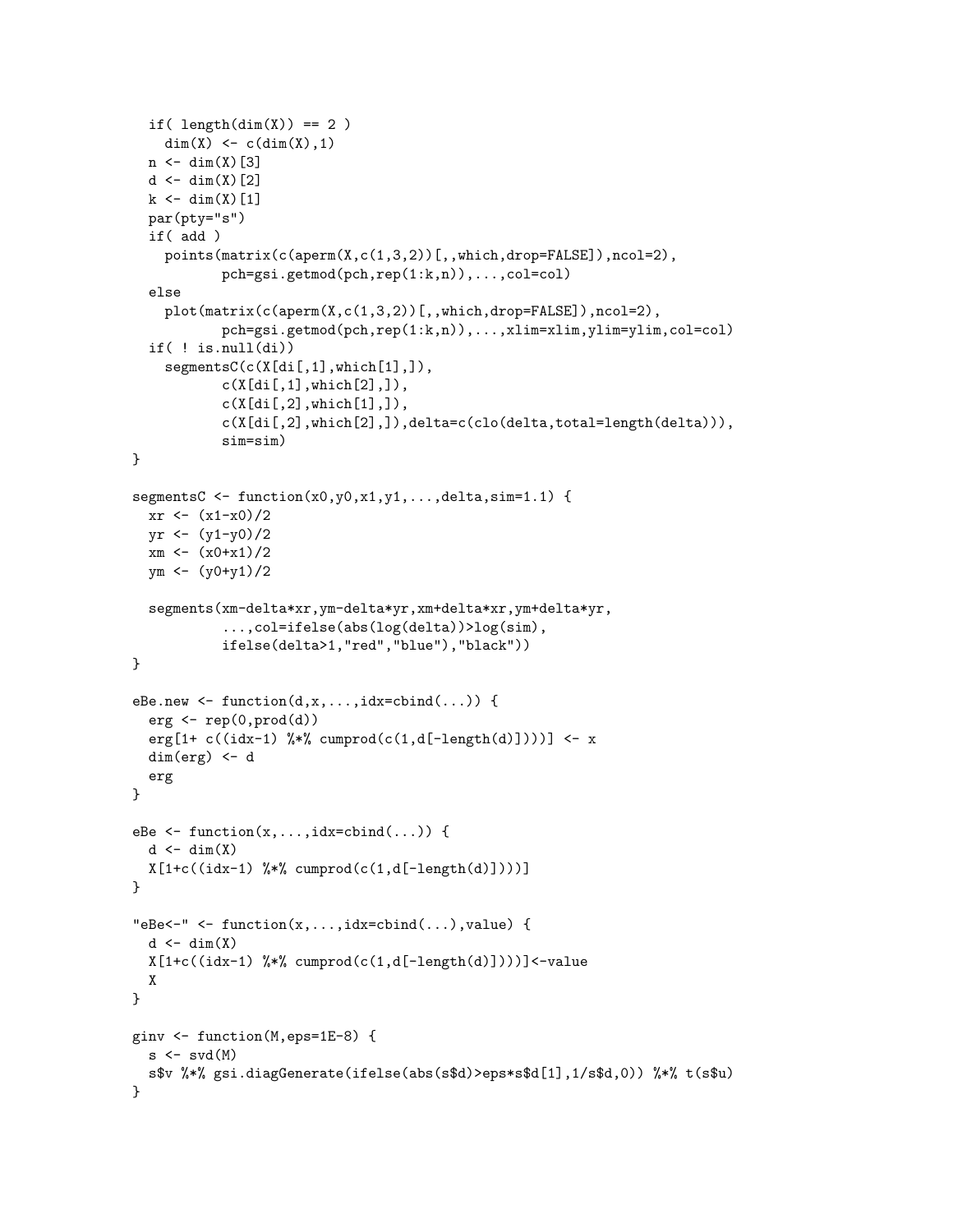```
adjustDists <- function(X,dists,di,alpha=1,eps=1E-8,maxiter=100,verbouse=FALSE,premul=TRUE) {
  dists <- unclass(dists)
  if( length(dints)) == 2)return( structure(c(apply(dists,1,
            function(x) adjustDists(X,x,di,alpha=alpha,eps=eps,
                                     maxiter=maxiter,verbouse=verbouse,
                                     premul=TRUE))),dim=c(dim(X),nrow(dists))))
  n \leftarrow max(di)m <- length(dists)
  if( premul ) {
    h \leftarrow \text{rmult}(X[di[,2], ]-X[di[,1], ])d \leftarrow norm(h)X \leftarrow X * \text{mean}(dists)/\text{mean}(d)}
  for( i in 1:maxiter ) {
    h \leq r mult(X[di[,2],]-X[di[,1],])
    D <- normalize(h)
    d \leftarrow norm(h)A <- do.call("cbind",lapply(1:ncol(X),
                  function(i) eBe.new(c(m,n),D[,i],1:m,di[,2])-
                               eBe.new(c(m,n),D[,i],1:m,di[,1])))
    W \leftarrow diag(1/unclass(dists))verb <- ginv(W %*% A) %*% (W %*% (unclass(dists)-d))
    if( verbouse ) cat(norm(dists-d),"\n")
    X \leftarrow X + structure(alpha * verb, dim = dim(X))if( norm(verb) < eps* mean(dists) )
      break
    if( i==maxiter )
      warning("Maximum number of iterations reached")
  }
 X
}
triangleplots <- function(X,dits,...,tri=TRUE,main=NULL) {
  if(length(dim(dits))>1 ) {
    apply(dits,1,function(d) {triangleplots(X,d,...,tri=tri,main=main)})
    return(NULL);
  }
    plot(acomp(X,parts=dits),...)
    if( !is.null(main) ) title(main=main)
    if(tri) lines(rcomp(cbind(c(1,1,0),c(0,1,1),c(1,0,1))))}
par(mfrow=c(3,3))
triangleplots(adists,dits)
# triangleplots(adists,dits,center=T,tri=FALSE)
triangleplots(adists,dits,center=T,scale=TRUE,tri=FALSE,main="centered+scaled")
# figure Cluster Analysis
gordist <- acomp(rbind(todists(gorf.dat,fulldi),todists(gorm.dat,fulldi)))
row.names(gordist) <- c(paste(rep("F",30),1:30,sep=""),
                         paste(rep("M",29),1:29,sep=""))
hc <- hclust(dist(gordist),method="complete")
```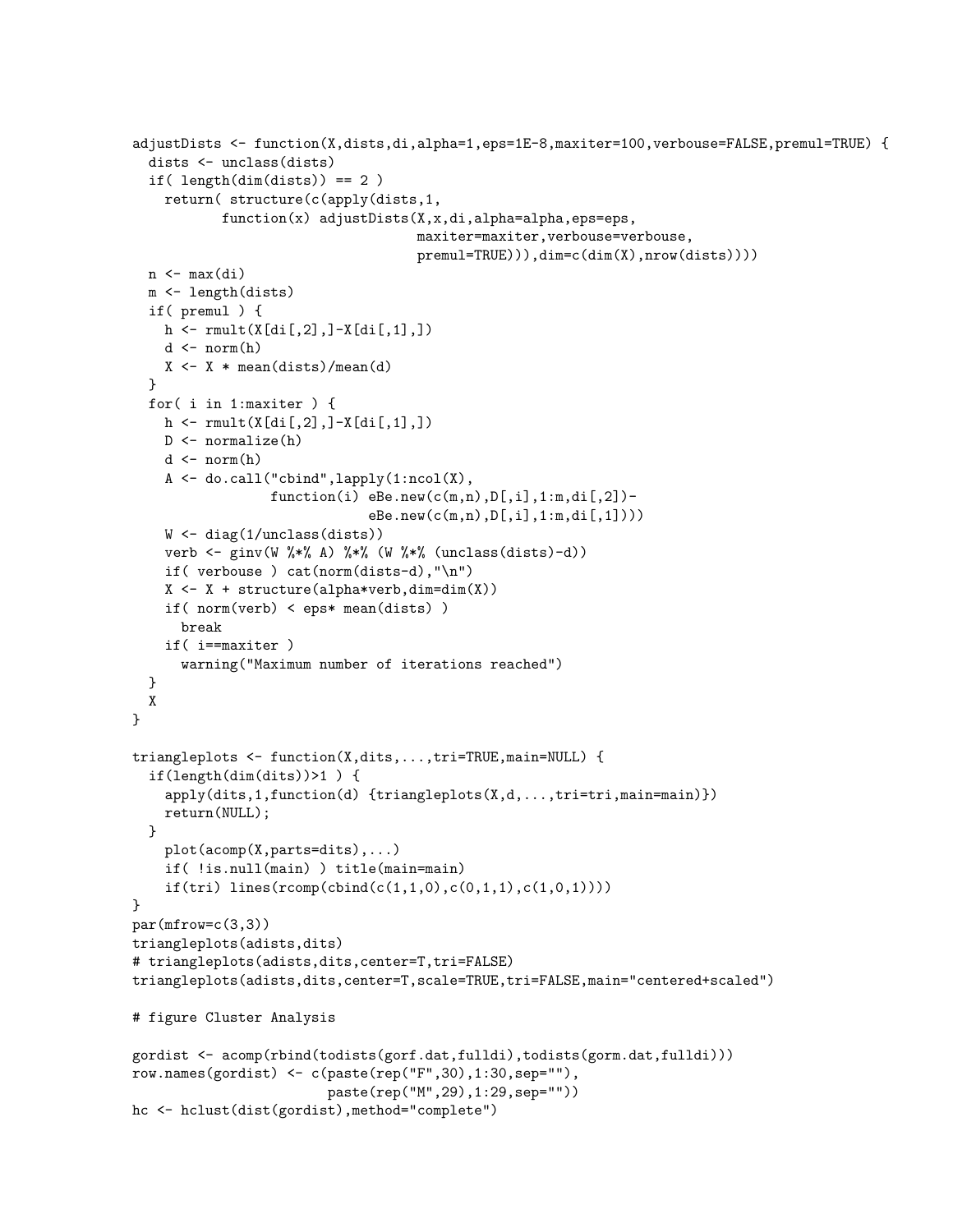```
plot(hc)
dev.copy2eps(file="GorDendro.eps",horizontal=FALSE) # Fig
# figures dedro,p10,p11
fulldists <- acomp(todists(gorf.dat,di=fulldi))
meanfullcfg <- adjustDists(tt[,,1],mean(fulldists),premul=TRUE,di=fulldi)
x11(width=8,height=4)
par(mfrow=c(1,2))plot(hc<-hclust(as.dist(variation(fulldists))))
plotCS(meanfullcfg,di=fulldi,col=cutree(hc,4),lwd=2,
       main="4 clusters",xlab="x",ylab="y");
plotCS(meanfullcfg,di=cbind(1,6),col=4,add=TRUE,lwd=2)
dev.copy2eps(file="qclust.eps",horizontal=FALSE)
dev.off()
# Figure Comparison of variation
gor.dat <- c(gorf.dat,gorm.dat)
dim(gor.dat) <-c(8, 2, 59)gor.bmsp <- bookstein2d(gor.dat)$mshape
gor.book <- bookstein2d(gor.dat)$bshpv
par(cex=2)
par(mfrow=c(1,1))plotCS(gor.book,xlab="x",ylab="y")
dev.copy2eps(file="Gorilla.eps",horizontal=FALSE)
par(mfrow=c(2,2))di2 <- matrix(c(1,6, 1,5, 1,7, 6,7, 5,7, 4,5, 5,8, 7,8,4,8, 3,4, 4,2, 3,2, 2,8),byrow=T,ncol=2)
di3 <- matrix(c(1,6, 6,7, 7,8, 8,2, 2,3, 3,4, 4,5, 5,1, 1,7,
               1,8, 1,2, 1,3, 1,4 ),byrow=T,ncol=2)
di4 <- matrix(c(1,6, 6,7, 7,8, 8,2, 2,3, 3,4, 4,5, 5,1, 4,1,
               4,6, 4,7, 4,8, 4,2 ),byrow=T,ncol=2)
plotCS(gor.bmsp,di=di,xlab="x",ylab="y")
plotCS(gor.bmsp,di=di2,xlab="x",ylab="y")
plotCS(gor.bmsp,di=di3,xlab="x",ylab="y")
plotCS(gor.bmsp,di=di4,xlab="x",ylab="y")
dev.copy2eps(file="GorConnect.eps",horizontal=FALSE)
x11(width=8,height=4)
par(mfrow=c(1,2))par(cex=1)
```